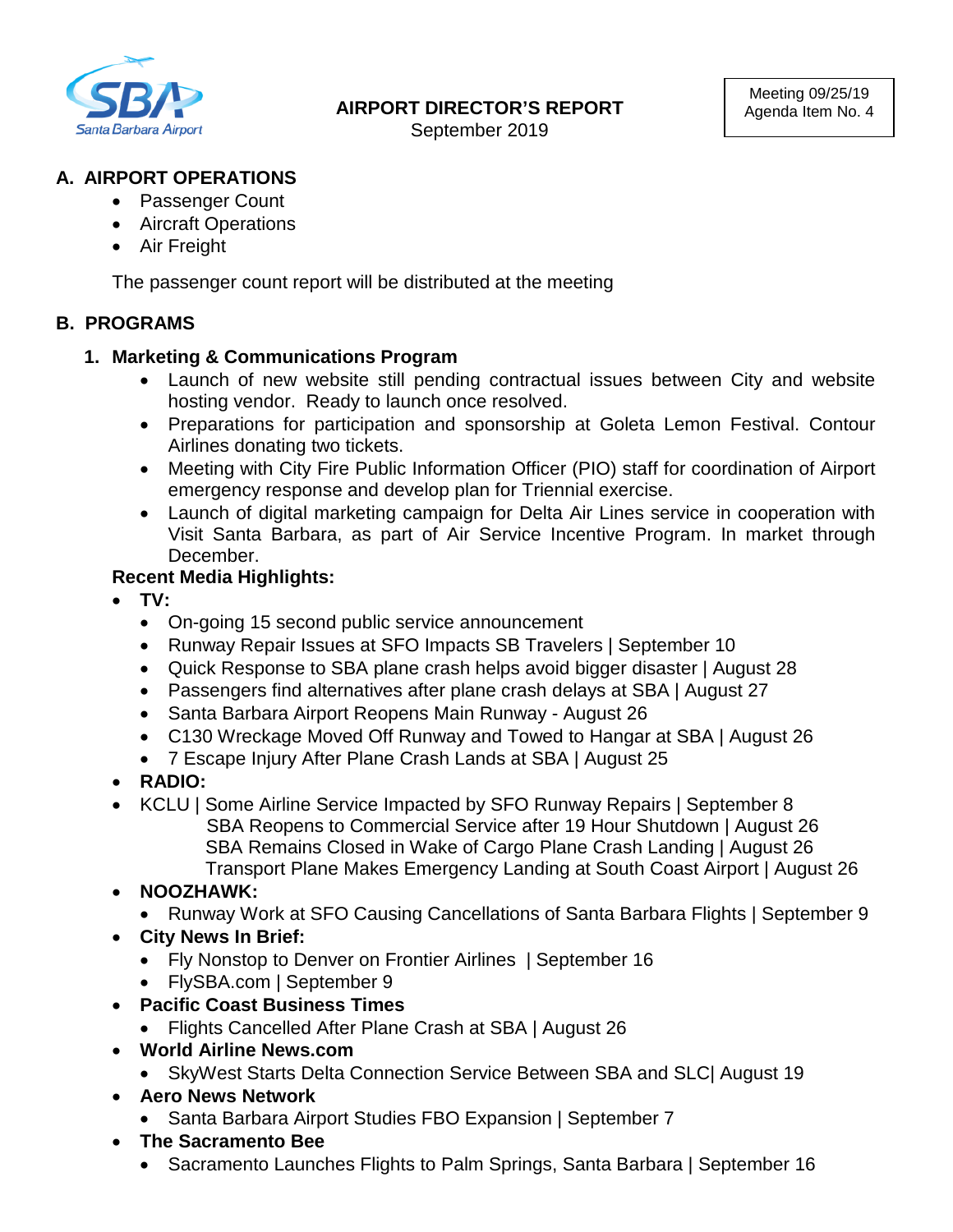### **2. Business Development**

### **a. Air Service Development**

- Preparing follow up to air carrier meetings to encourage new service in 2020 partnering with Visit Santa Barbara.
- Preparing for October air carrier meeting regarding other service targets
- Sun Country Airlines ended its seasonal service on September 1. Has indicated that they do not believe they will return for seasonal service in 2020.
- Frontier Airlines will transition to seasonal service to Denver on November 12 with plans to return in spring 2020.
- Contour Airlines will divert Las Vegas RON beginning September 16, reportedly due to overnight space constraints.
- Delta Salt Lake digital marketing campaign to run September through November supported by both SBA and Visit Santa Barbara.

### **b. Property Management**

- Scheduling the implementation of Phase II of the Amadeus shared gate-use software at Gates 1, 2b. 3 4 and 5a and 5b. Anticipated to go live by the end of October. System working well so far at Gate 2a.
- Completing negotiations for another tenancy at 6100 Hollister.
- Lease agreement Senseeker Engineering in Bldg 114 prepared for City Council approval on 10/1
- Lease agreement for Mission Test and Support Services (MSTS) approved first and second reading at City Council, effective date November 1.
- Year-end reconciliation of the rental car agencies was completed.
- Completed construction adjacent to rental car ready return lot early on 9/17. Reallocated parking stalls to rental car companies.
- New Property Management Specialist, Natalie Salamack, started at the Airport on 9/3.
- Continuing negotiations with attorney representing lessees of High Sierra Grill, seeking early termination of lease.
- Issued Notice of Termination (Notice to Vacate) to Civil Air Patrol in Airport Administration offices effective October 14, in accordance with lease agreement terms.
- Continued refinement of FBO redevelopment scope and examination of project assumptions.
- Preparations with LeighFisher re: pending negotiations with existing FBOs for continuity of operations during redevelopment.

## **3. Facility Planning & Development**

### **a. Local Coastal Program Amendment**

Estimated Cost: \$5,000

Funding: Airport Capital Fund

As part of their adoption of the Airport Master Plan the City Council recommended adoption of a Local Coastal Program (LCP) Amendment to the 2003 Airport and Goleta Slough Local Coastal Plan. In order to incorporate new sea level rise (SLR) adaptation requirements, California Coastal Commission staff have stated that the LCP amendment will need to take the form of a comprehensive update. Airport Staff is preparing revisions to the biological resources and coastal resources (i.e. wetlands) section which will be reviewed in phases with California Coastal Commission staff prior to preparation of a draft amendment.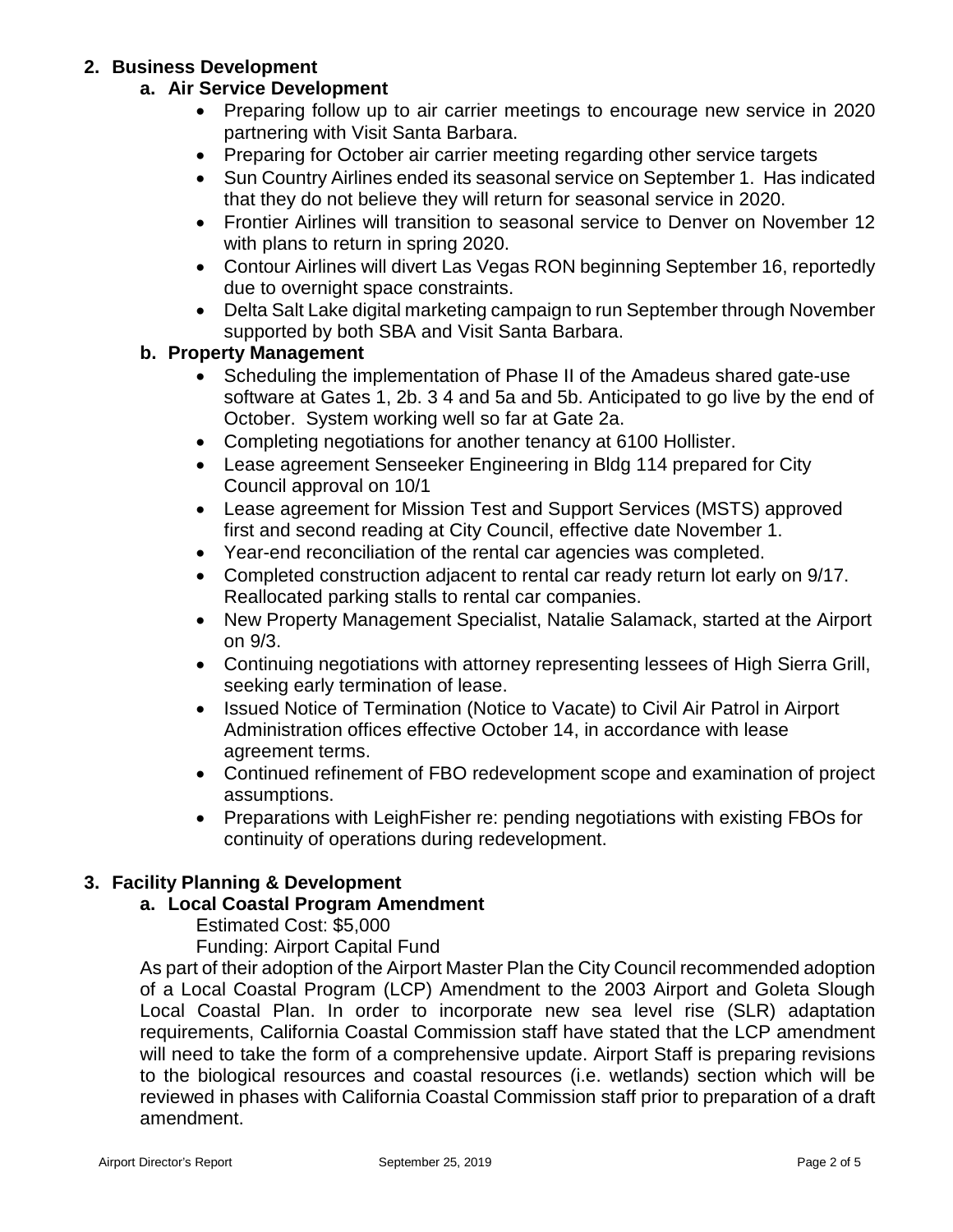### **4. Certification & Operations**

- Operations staff supported the response and continuing recovery efforts for the C-130 accident on August 25, 2019.
- Enhanced Security Awareness training began September 3, 2019 for airline/ground handler SIDA security badge holders.
- Operations staff are leading the SBA Triennial Full-Scale Disaster Drill on Wednesday, September 25, 2019.
- Security System Upgrade Project pre-construction meeting is scheduled October 10, 2019.
- Noise Abatement
	- o In August, SBA received a total of 1002 noise complaints. Due to unusually high complaint volumes in July and August, complaints remain in the research, correlation, and investigation phase.

### **Complaint – Histogram**

**Total Number of Complaints: 1002**

| <b>Start Date / Time:</b> | 2019-08-01 00:00:00 | Group By:           | Community |
|---------------------------|---------------------|---------------------|-----------|
| End Date / Time:          | 2019-08-31 23:59:59 | <b>Filter Name:</b> |           |



# **C. CAPITAL PROJECTS**

### **1. Airline Terminal Solar Project**

EEI Solar One, LLC partnered with another firm to assist with moving the project forward. Based on input from the new partner, EEI Solar One, LLC proposed amendments to the existing power purchase agreement. Staff and City Attorney will be reviewing the proposal to determine the appropriate course forward.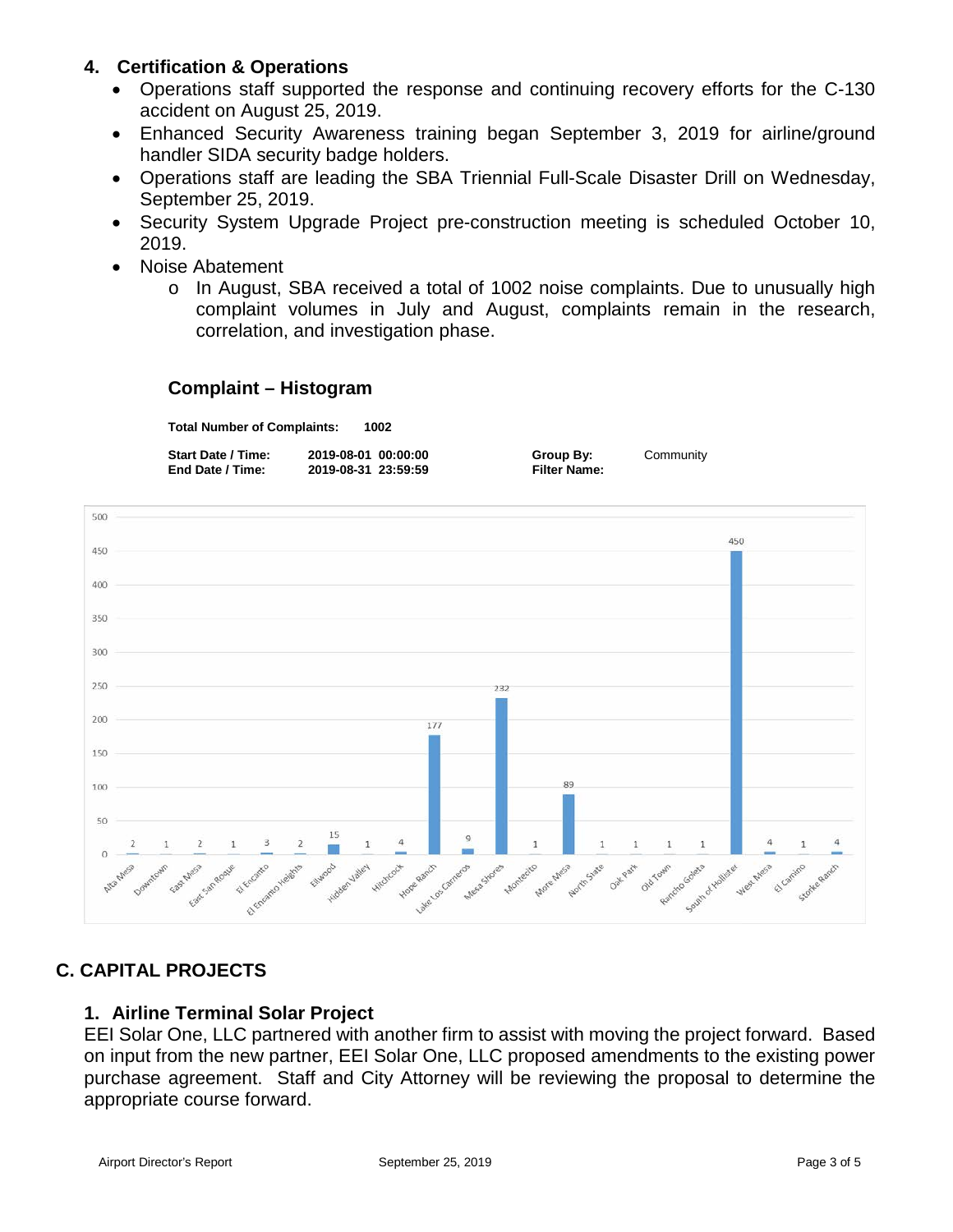### **2. Terminal Projects**

- SUPPS: Scheduling the implementation of Phase II of the Amadeus shared gate-use software at Gates 1, 2b. 3 4 and 5a and 5b. Anticipated to go live by the end of October. System working well so far at Gate 2a.
- Passenger Boarding Bridge: City Council awarded a contract to John Bean Technologies (JBT) on June 4, 2019, for Passenger Boarding Bridge No. 3. A Notice to Proceed has been issued effective June 24, 2019. Although the contractor has six months to complete the project, JBT has indicated if the permitting goes smooth the jet bridge could be operational in November or December 2019.
- Gate 1: On June 4, 2019, City Council awarded a contract for the relocation of chain link fence on the south side of the terminal apron and on July 30 awarded a contract for the Gate 1 reconfiguration work on the terminal apron. The fence relocation has been completed. The gate 1 items of work including the light relocation and concrete improvements are scheduled to commence construction on August 26, 2019 and are complete with the exception of the concrete cure and final pavement marking, which is scheduled to be completed by the middle of October 2019.

### **D. FINANCIAL SUMMARY**

As of August 31, 2019, operating revenues were 4.1% below budget. Operating expenditures were 19.3% below budget, with encumbrances, expenditures 69.0% above budget.

| <b>Concession</b>       | <b>Gross</b><br><b>Revenue</b> | <b>Airport</b><br><b>Revenue</b> | <b>Contracts</b> | <b>Gross</b><br>Revenue per<br><b>Enplanement</b> | <b>Gross Revenue per</b><br><b>Enplanement for</b><br><b>FY19</b> |
|-------------------------|--------------------------------|----------------------------------|------------------|---------------------------------------------------|-------------------------------------------------------------------|
| Restaurant-<br>Landside | \$16,888                       | \$1,759                          |                  | \$.37                                             | \$.30                                                             |
| Restaurant-<br>Airside  | \$204,997                      | \$20,208                         |                  | \$4.61                                            | \$4.61                                                            |
| Restaurant-<br>Total    | \$221,885                      | \$21,967                         |                  | \$4.85                                            | \$4.91                                                            |
| <b>Gift Shop</b>        | \$128,138                      | \$12,092                         |                  | \$2.80                                            | \$2.78                                                            |
| <b>Rental Cars</b>      | \$1,684,177                    | \$168,328                        | 8,157            | \$36.80                                           | \$41.70                                                           |

### **July 2019 Concessions**

## **E. CITY COUNCIL APPROVALS**

### **September 10, 2019**

**SUBJECT:** Lease Agreement With Mission Support And Test Services LLC

### **RECOMMENDATION:**

That Council introduce and subsequently adopt, by reading of title only, an Ordinance of the Council of the City of Santa Barbara Approving and Authorizing the Airport Director to Execute a